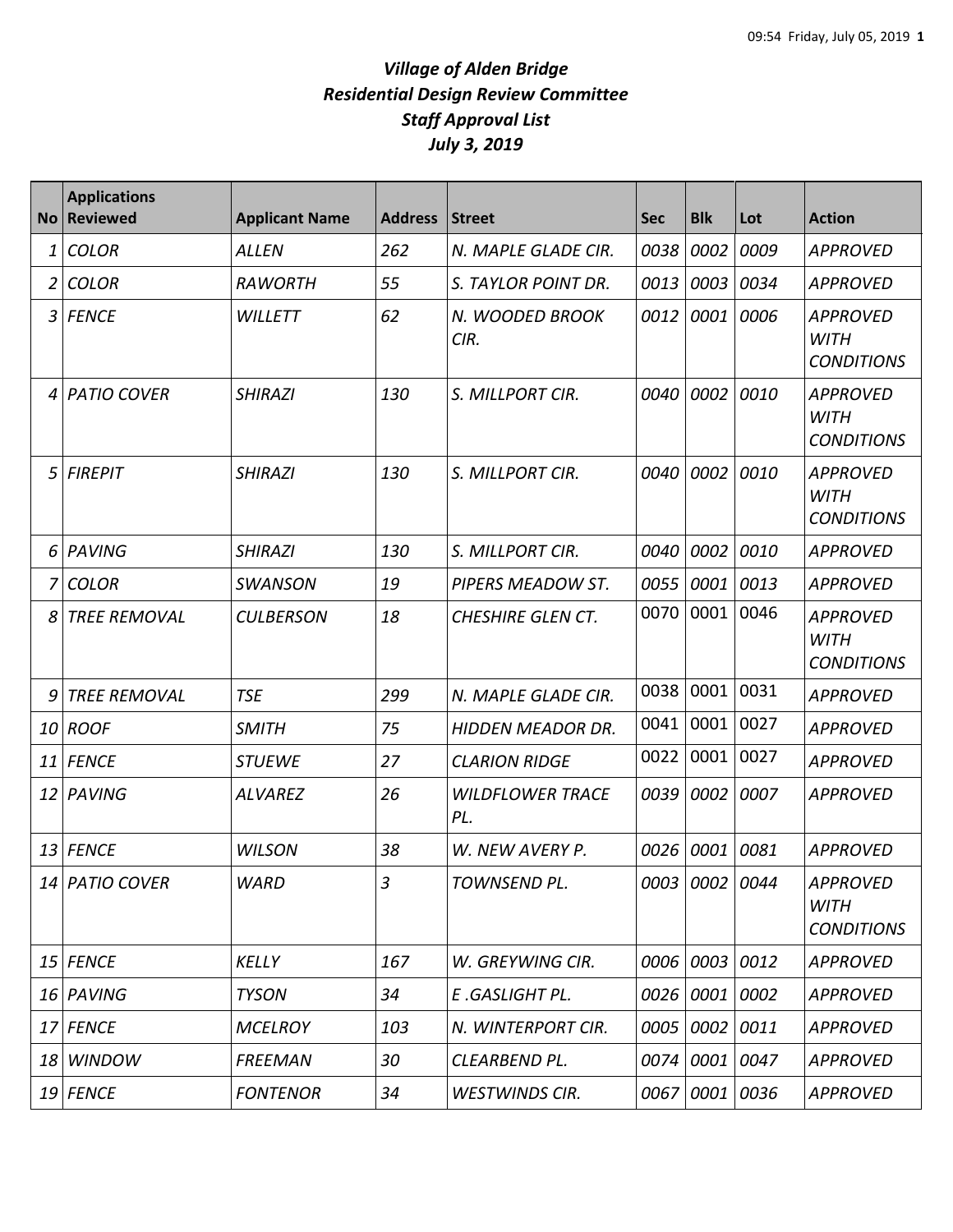| <b>No</b> | <b>Applications</b><br><b>Reviewed</b> | <b>Applicant Name</b> | <b>Address</b> | <b>Street</b>                         | <b>Sec</b> | <b>Blk</b>     | Lot  | <b>Action</b>                                       |
|-----------|----------------------------------------|-----------------------|----------------|---------------------------------------|------------|----------------|------|-----------------------------------------------------|
| 20        | <b>TREE REMOVAL</b>                    | <b>THORNTON</b>       | 122            | <b>PLUM CREST CIR.</b>                | 0064       | 0001           | 0009 | <b>APPROVED</b><br><b>WITH</b><br><b>CONDITIONS</b> |
| 21        | <b>GARAGE DOOR</b>                     | <b>KWON</b>           | 31             | <b>ROWAN TREE PL.</b>                 | 0086       | 0001           | 0044 | <b>APPROVED</b>                                     |
| 22        | <b>ROOF</b>                            | <b>LORD</b>           | 22             | <b>HOWELL CREEK PL.</b>               | 0036       | 0003           | 0065 | <b>APPROVED</b>                                     |
| 23        | <b>TREE REMOVAL</b>                    | <b>TIMMONS REED</b>   | 46             | <b>GLADE BANK PL.</b>                 | 0006       | 0003           | 0039 | <b>APPROVED</b><br><b>WITH</b><br><b>CONDITIONS</b> |
| 24        | <b>COLOR</b>                           | <b>TABOR</b>          | 139            | W. STOCKBRIDGE<br><b>LANDING CIR.</b> | 0017       | 0002           | 0001 | <b>APPROVED</b>                                     |
| 25        | <b>TREE REMOVAL</b>                    | <b>MENDIBURU</b>      | 27             | <b>FREESTONE PL.</b>                  | 0049       | 0001           | 0032 | <b>APPROVED</b><br><b>WITH</b><br><b>CONDITIONS</b> |
| 26        | <b>FRONT DOOR</b>                      | <b>TOLER</b>          | 11             | WINDFERN PL.                          | 0003       | 0003           | 0076 | <b>APPROVED</b>                                     |
| 27        | <b>PATIO COVER</b>                     | <b>WORTHINGTON</b>    | 90             | THISTLE BROOK PL.                     | 0013       | 0001           | 0037 | <b>APPROVED</b><br><b>WITH</b><br><b>CONDITIONS</b> |
| 28        | FIREPLACE                              | <b>WORTHINGTON</b>    | 90             | THISTLE BROOK PL.                     | 0013       | 0001           | 0037 | <b>APPROVED</b><br><b>WITH</b><br><b>CONDITIONS</b> |
| 29        | <b>SUMMER KITHCEN</b>                  | <b>WORTHINGTON</b>    | 90             | THISTLE BROOK PL.                     | 0013       | 0001           | 0037 | <b>APPROVED</b><br><b>WITH</b><br><b>CONDITIONS</b> |
|           | 30 ROOF                                | <b>BRUNDAGE</b>       | 58             | <b>W. FOXBRIAR FOREST</b><br>CIR.     |            | 0079 0001 0051 |      | <b>APPROVED</b>                                     |
|           | 31 FENCE                               | <b>AVANT</b>          | 10             | <b>FREESTONE PL.</b>                  |            | 0049 0001 0040 |      | <b>APPROVED</b><br><b>WITH</b><br><b>CONDITONS</b>  |
|           | 32 ROOF                                | <b>MEYERS</b>         | $\overline{2}$ | <b>HOBBIT GLEN</b>                    |            | 0076 0001 0007 |      | <b>APPROVED</b>                                     |
|           | 33 FENCE                               | <b>MONSON</b>         | 98             | S. HAWTHORNE<br><b>HOLLOW CIR.</b>    |            | 0086 0001 0062 |      | <b>APPROVED</b><br><b>WITH</b><br><b>CONDITIONS</b> |
|           | 34 FENCE                               | <b>HARPER</b>         | 63             | EAGLE MEAD PL.                        |            | 0063 0002      | 0017 | <b>APPROVED</b>                                     |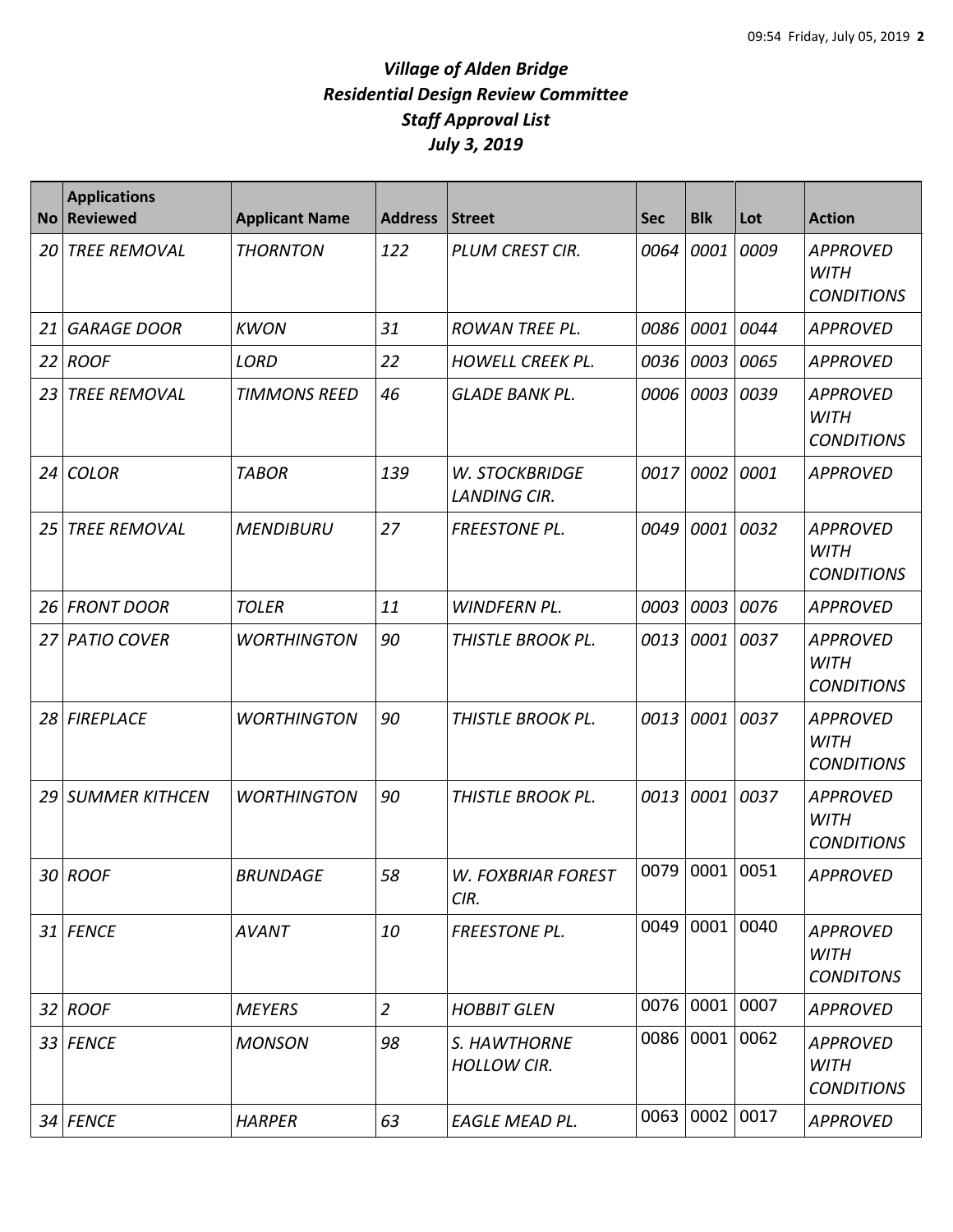| <b>No</b> | <b>Applications</b><br><b>Reviewed</b> | <b>Applicant Name</b> | <b>Address</b> | <b>Street</b>                      | <b>Sec</b> | <b>Blk</b>     | Lot       | <b>Action</b>                                       |
|-----------|----------------------------------------|-----------------------|----------------|------------------------------------|------------|----------------|-----------|-----------------------------------------------------|
| 35        | <b>TREE REMOVAL</b>                    | <b>HERRINGTON</b>     | $\overline{2}$ | <b>W. FOXBRIAR FOREST</b><br>CIR.  | 0079       | 0001           | 0065      | <b>APPROVED</b><br><b>WITH</b><br><b>CONDITIONS</b> |
| 36        | <b>ROOF</b>                            | <b>CLARK</b>          | 22             | S. BELFAIR PL.                     | 0053       | 0001           | 0025      | <b>APPROVED</b>                                     |
| 37        | PERGOLA                                | PRUITT                | 34             | <b>CYPRESS BAYOU CT.</b>           | 0024       | 0001           | 0034      | <b>APPROVED</b>                                     |
| 38        | <b>FENCE</b>                           | <b>RICKS</b>          | 99             | N. WINTERPORT CIR.                 | 0005       | 0002           | 0012      | <b>APPROVED</b><br><b>WITH</b><br><b>CONDITIONS</b> |
| 39        | <b>ROOF</b>                            | <b>MILANO</b>         | 31             | S. WYNNOAK CIR.                    | 0057       | 0001           | 0005      | <b>APPROVED</b>                                     |
| 40        | <b>COLOR</b>                           | <b>GRAVAAS</b>        | 26             | <b>MERIT WOODS PL.</b>             | 0008       | 0003           | 0005      | <b>APPROVED</b>                                     |
| 41        | <b>TREE REMOVAL</b>                    | <b>PARKER</b>         | 6              | <b>CANOE BIRCH PL.</b>             | 0040       | 0001           | 0039      | <b>APPROVED</b>                                     |
| 42        | <b>FENCE</b>                           | <b>MONYCH</b>         | 108            | S. SNOWDANCE CT.                   | 0005       | 0001           | 0025      | <b>APPROVED</b><br><b>WITH</b><br><b>CONDITIONS</b> |
| 43        | <b>ROOF</b>                            | PARHAM                | 114            | <b>MARLBERRY BRANCH</b><br>CT.     | 0084       | 0001           | 0004      | <b>APPROVED</b>                                     |
| 44        | <b>PATIO COVER</b>                     | <b>MALONE</b>         | 26             | S. HAWTHORNE<br><b>HOLLOW CIR.</b> | 0086       | 0001           | 0080      | <b>APPROVED</b><br><b>WITH</b><br><b>CONDITIONS</b> |
| 45        | <b>DRIVEWAY</b>                        | <b>CADDICK</b>        | 47             | <b>ENDOR FOREST PL.</b>            | 0077       | 0001           | 0017      | <b>APPROVED</b>                                     |
| 46        | <b>SIDEWALK</b>                        | SLEET JR.             | 35             | <b>ENDOR FOREST PL.</b>            | 0077       |                | 0001 0014 | <b>APPROVED</b>                                     |
| 47        | <b>TREE REMOVAL</b>                    | <b>ROBERTS</b>        | $\overline{2}$ | POCKET FLOWER CT.                  | 0016       | 0001           | 0017      | <b>APPROVED</b>                                     |
|           | 48 DECK                                | <b>ROBERTS</b>        | $\overline{2}$ | POCKET FLOWR CT.                   |            | 0016 0001 0017 |           | <b>APPROVED</b>                                     |
|           | 49 SIDEWALK                            | <b>NICOLINI</b>       | 27             | <b>ENDOR FOREST PL.</b>            |            | 0077 0001 0012 |           | APPROVED                                            |
| 50        | DRIVEWAY                               | <b>SHETZ</b>          | 15             | <b>ENDOR FOREST PL.</b>            |            | 0077 0001 0009 |           | <b>APPROVED</b>                                     |
| 51        | <b>DRIVEWAY</b>                        | VAUGHAN JR.           | $\mathfrak{Z}$ | <b>ENDOR FOREST PL.</b>            | 0077       |                | 0001 0006 | <b>APPROVED</b>                                     |
| 52        | <b>SIDEWALK</b>                        | <b>FRENCH</b>         | 67             | ALDERON WOODS PL.                  | 0077       |                | 0001 0037 | <b>APPROVED</b>                                     |
| 53        | <b>DRIVEWAY</b>                        | <b>STEINBACH</b>      | 63             | ALDERON WOODS PL.                  | 0077       |                | 0001 0036 | <b>APPROVED</b>                                     |
| 54        | DRIVEWAY                               | <b>MOAKLEY</b>        | 30             | ALDERON WOODS PL.                  | 0077       |                | 0001 0047 | <b>APPROVED</b>                                     |
| 55        | <b>DRIVEWAY</b>                        | <b>ENGELSTAD</b>      | 27             | ALDERON WOODS PL.                  | 0077       |                | 0001 0005 | <b>APPROVED</b>                                     |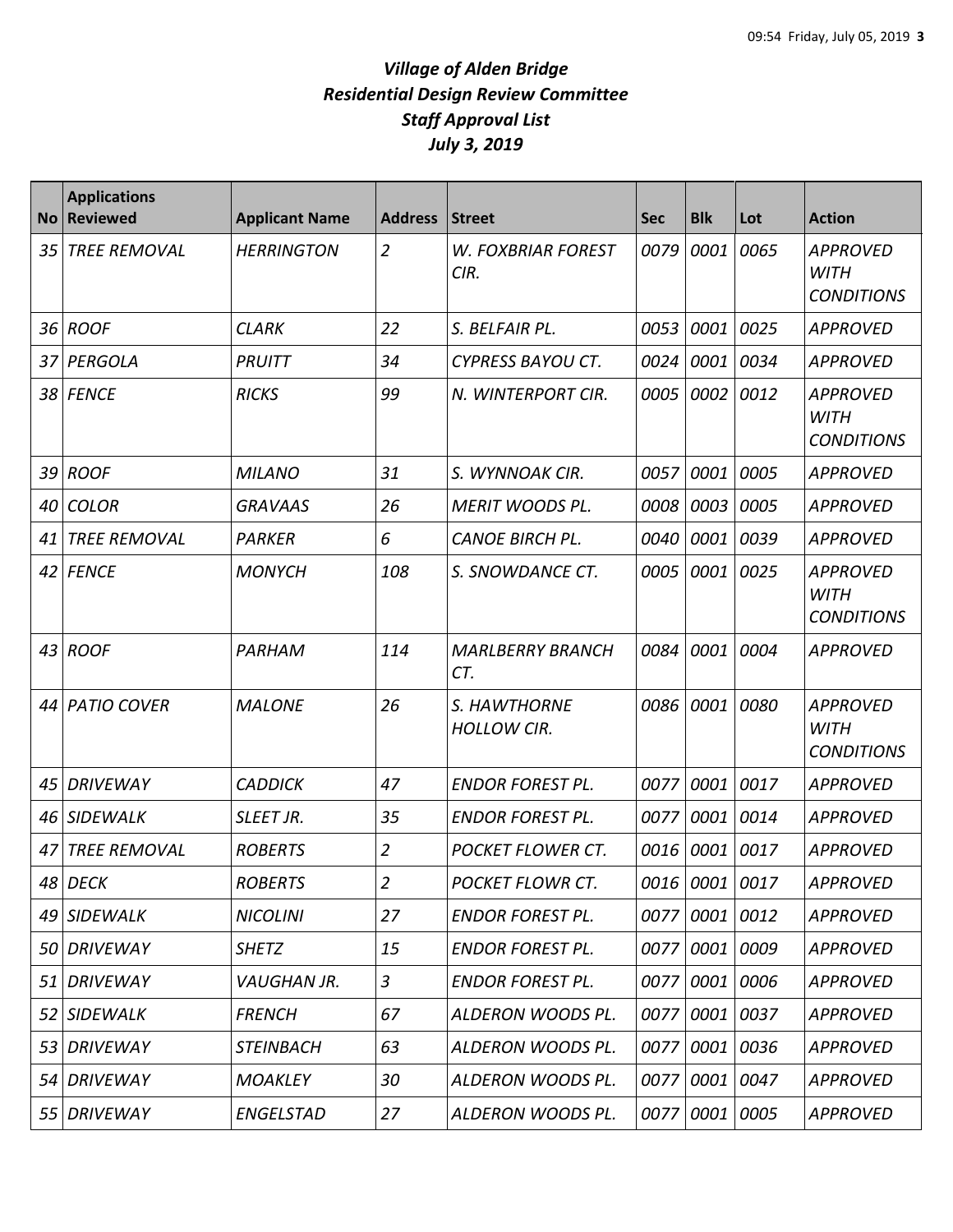| <b>No</b> | <b>Applications</b><br><b>Reviewed</b> | <b>Applicant Name</b> | <b>Address</b> | <b>Street</b>                      | <b>Sec</b> | <b>Blk</b>     | Lot  | <b>Action</b>                                       |
|-----------|----------------------------------------|-----------------------|----------------|------------------------------------|------------|----------------|------|-----------------------------------------------------|
| 56        | SIDEWALK                               | <b>HAILES</b>         | 18             | ALDERON WOODS PL.                  | 0077       | 0001           | 0050 | <b>APPROVED</b>                                     |
| 57        | <b>PATIO COVER</b>                     | <b>MCINTOSH</b>       | 55             | E. GREEN GABLES CIR.               | 0009       | 0001           | 0014 | <b>APPROVED</b><br><b>WITH</b><br><b>CONDITIONS</b> |
| 58        | <b>TREE REMOVAL</b>                    | <b>MCINTOSH</b>       | 55             | E. GREEN GABLES CIR.               | 0009       | 0001           | 0014 | <b>APPROVED</b><br><b>WITH</b><br><b>CONDITIONS</b> |
| 59 I      | <b>TRASH SCREEN</b>                    | <b>BRUNO</b>          | 43             | N. WINTERPORT CIR.                 | 0005       | 0002           | 0026 | <b>APPROVED</b><br><b>WITH</b><br><b>CONDITIONS</b> |
|           | 60 DECK                                | <b>DILLIARD</b>       | 30             | LAMPS GLOW PL.                     | 0005       | 0002           | 0047 | <b>APPROVED</b><br><b>WITH</b><br><b>CONDITIONS</b> |
| 61        | <b>TREE REMOVAL</b>                    | <b>MEYER</b>          | 31             | <b>SCENIC MILL PL.</b>             | 0009       | 0003           | 0001 | <b>APPROVED</b>                                     |
| 62        | WALKWAY                                | <b>BRUNO</b>          | 43             | N. WINTERPORT CIR.                 | 0005       | 0002           | 0026 | <b>APPROVED</b>                                     |
| 63        | <b>FENCE</b>                           | <b>KADASTER</b>       | $\overline{7}$ | <b>ROCKLEDGE DR.</b>               | 0063       | 0002           | 0002 | <b>APPROVED</b>                                     |
| 64        | <b>DRIVEWAY</b>                        | <b>HIGDON</b>         | 18             | <b>MEADOW BROOK PL.</b>            | 0001       | 0012           | 0017 | <b>APPROVED</b>                                     |
| 65        | <b>SOLAR PANELS</b>                    | <b>WYMORE</b>         | 150            | N. HAWTHORNE<br><b>HOLLOW CIR.</b> | 0086       | 0001           | 0006 | <b>APPROVED</b><br><b>WITH</b><br><b>CONDITIONS</b> |
|           | 66 SOLAR PANELS                        | <b>PATIN</b>          | 19             | <b>MELVILLE GLEN PL.</b>           | 0086       | 0001           | 0024 | <b>APPROVED</b><br><b>WITH</b><br><b>CONDITIONS</b> |
|           | 67 FENCE                               | <b>ALSDORF</b>        | 110            | N. LINTON RIDGE CT.                |            | 0034 0001 0009 |      | APPROVED                                            |
|           | 68 TRASH CAN SCREEN                    | <b>DUNN</b>           | 26             | PINE ISLAND PL.                    |            | 0036 0003 0028 |      | <b>APPROVED</b><br><b>WITH</b><br><b>CONDITIONS</b> |
|           | 69 TREE REMOVAL                        | <b>WOODALL</b>        | 144            | S. BROOKSEDGE CIR.                 |            | 0058 0001 0030 |      | <b>APPROVED</b><br>WITH<br><b>CONDITIONS</b>        |